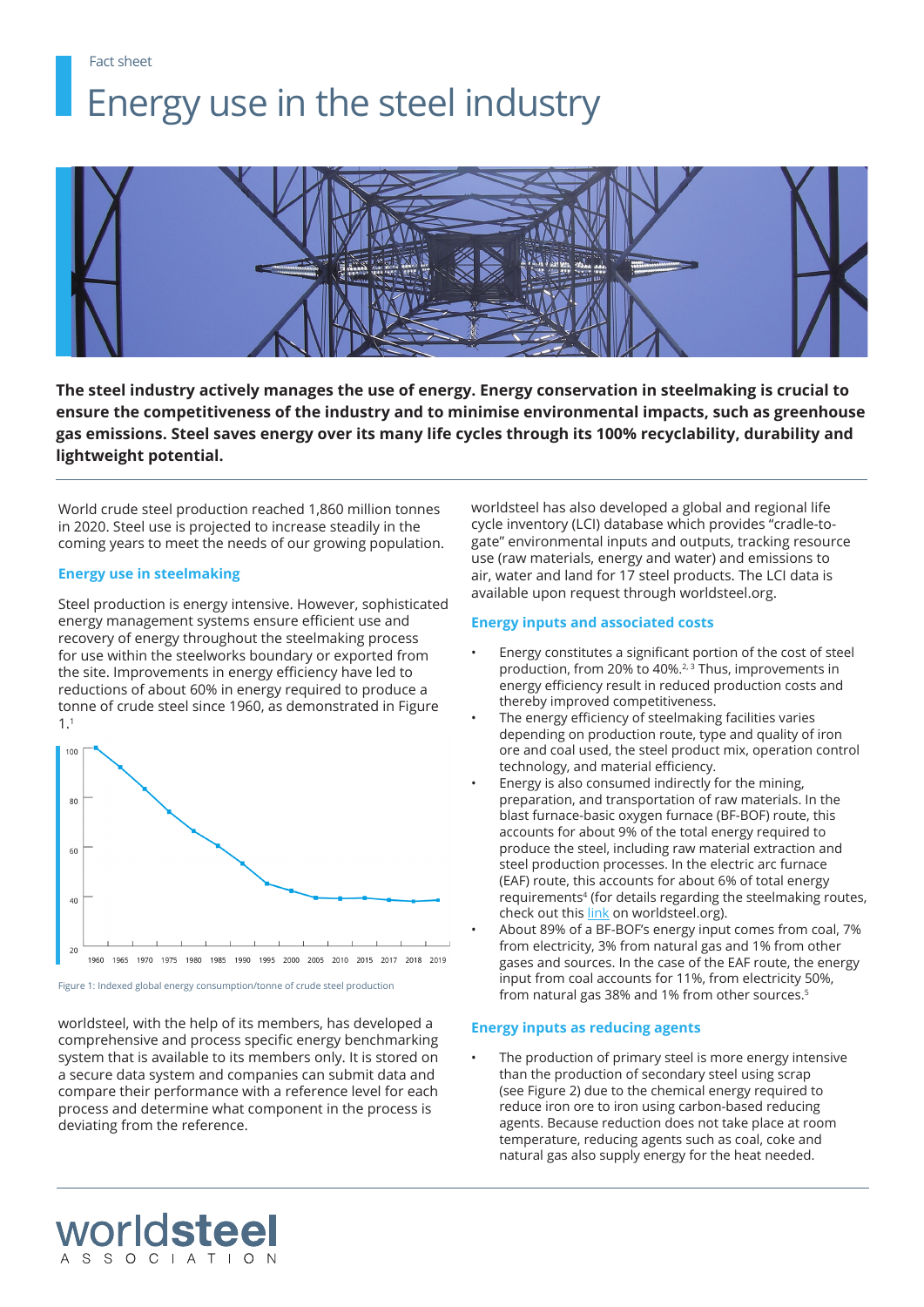- Coke, made by carburising the coal (i.e. heating in the absence of oxygen at high temperatures), is the primary reducing agent of iron ore, and other fuels are used to substitute a portion of coke.
- Up to 75% of the energy content of the coal at an integrated facility is consumed in the blast furnace, where in the form of coke it serves multiple roles including chemical reductant, furnace burden support, and acts as a fuel. The remaining 25% provides heat at the sinter and coking plants and, in the form of co-product gas, serves as an energy source (displacing other fuels) to various downstream process stages.6

Table 1 shows the main energy inputs of steel production and their applications as energy and reducing agents.

| <b>Energy input</b> | Application as energy                          | Application as energy<br>and reducing agent         |
|---------------------|------------------------------------------------|-----------------------------------------------------|
| Coal                | Blast furnace (BF),<br>sinter and coking plant | Coke production,<br>BF pulverised coal<br>injection |
| Electricity         | EAF, rolling mills and<br>motors               |                                                     |
| Natural gas         | Furnaces, power<br>generators                  | BF injection, DRI<br>production                     |
| Oil                 | Steam production                               | <b>BF</b> injection                                 |

Table 1: Applications of energy inputs in steel production

#### **Co-product gases**

- Co-product gases from the coke oven, blast furnace (BF) and basic oxygen furnace (BOF) are used, saving on additional fossil fuel and energy resources. They typically contribute to more than 60% of a steel plant's energy requirements and are used either as a direct fuel substitute or for the generation of electricity.7Alternatively, gases can be used for power generation or exported off-site. They are flared only if no other use option is available.
- Technology now exists that allows CO<sub>2</sub> to be captured and sold, such as a steelmaking plant that is supplying a nearby gas facility with 50,000 tonnes of  $CO<sub>2</sub>$  per year.

### **Future improvements in energy efficiency**

- Today's best-available steelmaking processes have the ability to optimise energy use.
- Medium-term energy efficiency improvements in the steel industry are expected through technology transfer, or applying best-available technology to outdated steel plants worldwide.
- Breakthrough technologies are expected to lead to major changes in the way steel is made when these new technologies reach commercial size and readiness levels.

#### **Steel production basics**

worldsteel

Steel is produced via [two main routes:](https://worldsteel.org/about-steel/about-steel/steelmaking/) the blast furnacebasic oxygen furnace (BF-BOF) route and electric arc furnace (EAF) route. Variations and combinations of production routes also exist.

The BF-BOF route produces steel using raw materials such as iron ore, coal, limestone and steel scrap. About 75% of steel is produced using the BF-BOF route. First, iron ores are reduced to iron, also called hot metal or pig iron. Then the iron is converted to steel in the BOF. After casting and rolling and/or coating, the steel is delivered as strip, plate, sections or bars.

Steel made in an EAF uses electricity to melt steel scrap. Depending on the plant configuration and availability of steel scrap, other sources of metallic iron such as directreduced iron (DRI) or hot metal can also be used. Alloying materials are used to adjust the steel to the desired chemical composition. Electrical energy can be supplemented with oxygen injected into the EAF. Downstream process stages, such as casting, reheating and rolling, are similar to those found in the BF-BOF route. About 25% of steel is produced via the EAF route.

Most steel products remain in use for decades or even centuries before their function is no longer needed and they can then be reused, remanufactured or recycled. Therefore, there is not enough recycled steel to meet growing demand. Demand is met through a combined use of the BF-BOF and EAF production routes. Both these production routes use recovered steel scrap as an input. Consequently, all new steel contains some recycled steel.

#### **Steel saves energy over product life cycles**

While steel products require energy to be produced, they can also offer savings over the life cycle of the product, sometimes greater than the energy used during their production.

For example, over 20 years, a three-megawatt wind turbine can deliver 80 times more energy than is used in the production and maintenance of the material used.<sup>8</sup>

#### **Steel in the circular economy**

Steel can also reduce product life cycle energy use and emissions in other ways, by maximising the value of resources through improved product design, recovery and reuse, remanufacturing and recycling. Refer to the circular [economy section](https://worldsteel.org/circulareconomy/) via worldsteel.org for more information on this topic.

#### April 2021 | HR/CB/IM

#### **Footnotes**

- 1. worldsteel calculation
- 2. Saving One Barrel of Oil per Ton (SOBOT). American Iron and Steel Institute, 2005.
- 3. The State-of-the-Art Clean Technologies (SOACT) for Steelmaking Handbook, 2nd Edition, Asia Pacific Partnership for Clean Development and Climate, 2010, asiapacificpartnership.org.
- 4. Calculated from worldsteel LCI database, 2018
- 5. Calculated from worldsteel LCI database, 2018
- 6. Energy use in the steel industry report, worldsteel, 2014.
- 7. Energy use in the steel industry report, worldsteel, 2014
- 8. Danish Wind Industry Association, windpower.org